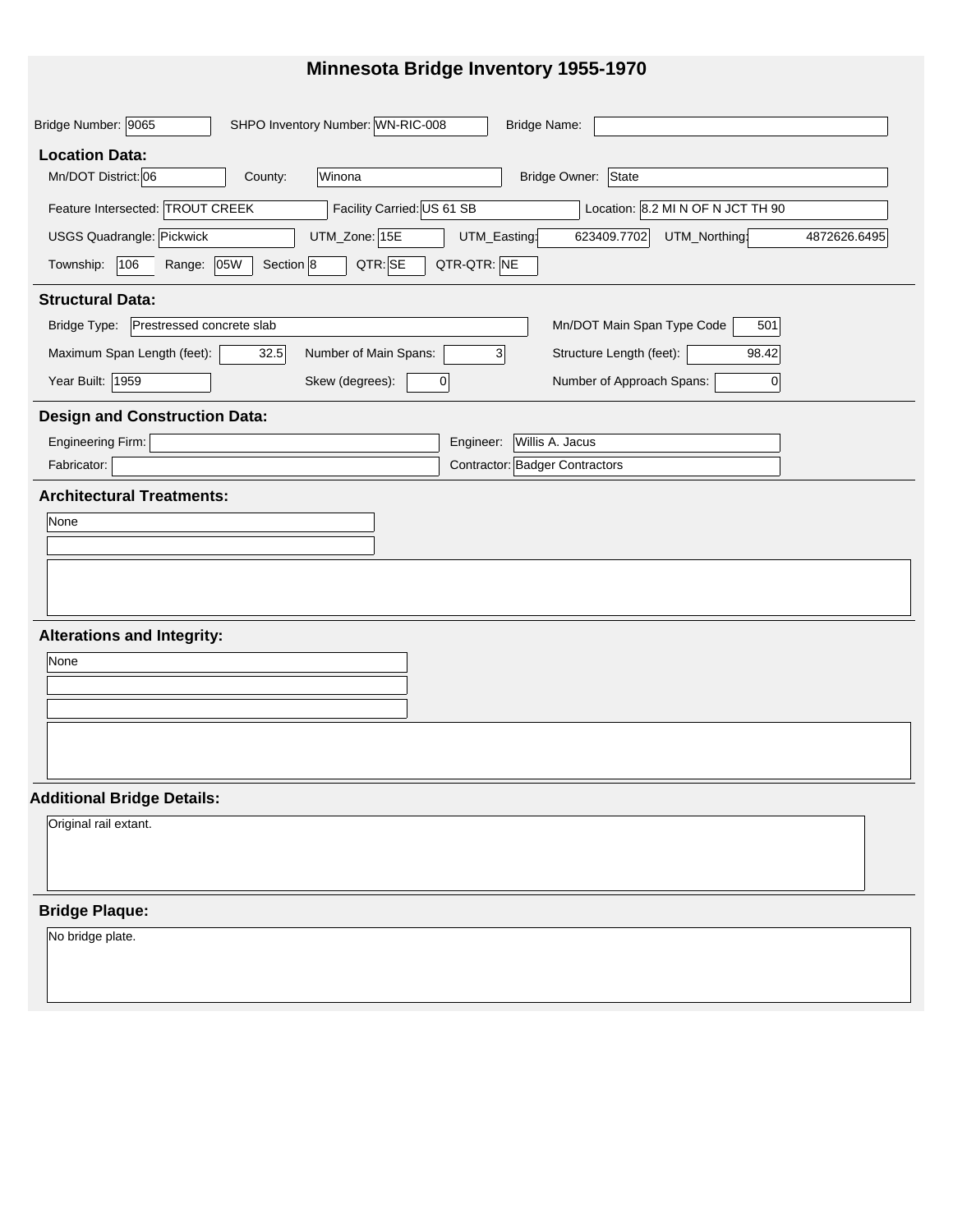## **Minnesota Bridge Inventory 1955-1970**

| Bridge Number: 9065                    | SHPO Inventory Number: WN-RIC-008 | Bridge Name:     |                         |
|----------------------------------------|-----------------------------------|------------------|-------------------------|
| Feature Intersected: TROUT CREEK       | Facility Carried: US 61 SB        | Location:        | 8.2 MI N OF N JCT TH 90 |
| Bridge Type: Prestressed concrete slab |                                   | Year Built: 1959 |                         |

#### **National Register of Historic Places Evaluation:**

| Statement of Built in 1959, Bridge 9065 is significant as an example of the earliest period of use and evolution for prestressed concrete slab in Minnesota.<br>Prestressed concrete represents a significant advance in construction materials and was first used by the Minnesota Highway Department in<br>Significance:<br>1957. Prestressed concrete continued to be a prominent bridge building material. The bridge does not exhibit physical alterations and it<br>retains its historic integrity of location, design, materials, workmanship, setting, feeling, and association. This bridge is eligible for listing in the<br>National Register of Historic Places under Criterion C in the area of Engineering at the state level of significance. This bridge, located on or<br>associated with TH 61, which has been identified as a potentially important transportation route during the subject period. TH 61 has a<br>complex history that predates and post dates the subject period. Further research and evaluation of TH 61 including features, termini and<br>integrity is needed to determine if the route, including the bridge, possess significance and is eligible for the National Register. The evaluation<br>of its association with a broader potential historic district is beyond the scope of the 1955-70 Historic Bridge Survey project. |                                                |  |  |  |  |
|----------------------------------------------------------------------------------------------------------------------------------------------------------------------------------------------------------------------------------------------------------------------------------------------------------------------------------------------------------------------------------------------------------------------------------------------------------------------------------------------------------------------------------------------------------------------------------------------------------------------------------------------------------------------------------------------------------------------------------------------------------------------------------------------------------------------------------------------------------------------------------------------------------------------------------------------------------------------------------------------------------------------------------------------------------------------------------------------------------------------------------------------------------------------------------------------------------------------------------------------------------------------------------------------------------------------------------------------------------------------------|------------------------------------------------|--|--|--|--|
| National Register Property Category: Transportation                                                                                                                                                                                                                                                                                                                                                                                                                                                                                                                                                                                                                                                                                                                                                                                                                                                                                                                                                                                                                                                                                                                                                                                                                                                                                                                        | National Register Property Subcategory: Bridge |  |  |  |  |
| Historic Context: Urban Centers 1870-1940                                                                                                                                                                                                                                                                                                                                                                                                                                                                                                                                                                                                                                                                                                                                                                                                                                                                                                                                                                                                                                                                                                                                                                                                                                                                                                                                  | State<br>Level of Significance:                |  |  |  |  |
| National Register Determination: Eligible                                                                                                                                                                                                                                                                                                                                                                                                                                                                                                                                                                                                                                                                                                                                                                                                                                                                                                                                                                                                                                                                                                                                                                                                                                                                                                                                  | 2011<br>National Register Determination Date:  |  |  |  |  |
| Surveyor: Mead and Hunt, Inc.                                                                                                                                                                                                                                                                                                                                                                                                                                                                                                                                                                                                                                                                                                                                                                                                                                                                                                                                                                                                                                                                                                                                                                                                                                                                                                                                              | Date Surveyed: 2010                            |  |  |  |  |
| Sources: Mead & Hunt, Inc. "Minnesota Bridges: 1956-1970: Politics, Policies, Technology and Design historic context" in Minnesota Bridges, 1955-1970.<br>Prepared for Minnesota Department of Transportation. 2011.<br>Minnesota Department of Transportation. Bridge Inventory Database. June 2009.<br>Minnesota Department of Transportation. Bridge Inspection File Records. Located at Mn/DOT Bridge Office.<br>Parsons Brinckerhoff and Engineering and Industrial Heritage. A Context for Common Historic Bridge Types, NCHRP Project 25-25, Task 15.<br>[Washington, D.C.]: National Cooperative Highway Research Program, Transportation Research Board, October 2005.                                                                                                                                                                                                                                                                                                                                                                                                                                                                                                                                                                                                                                                                                            |                                                |  |  |  |  |